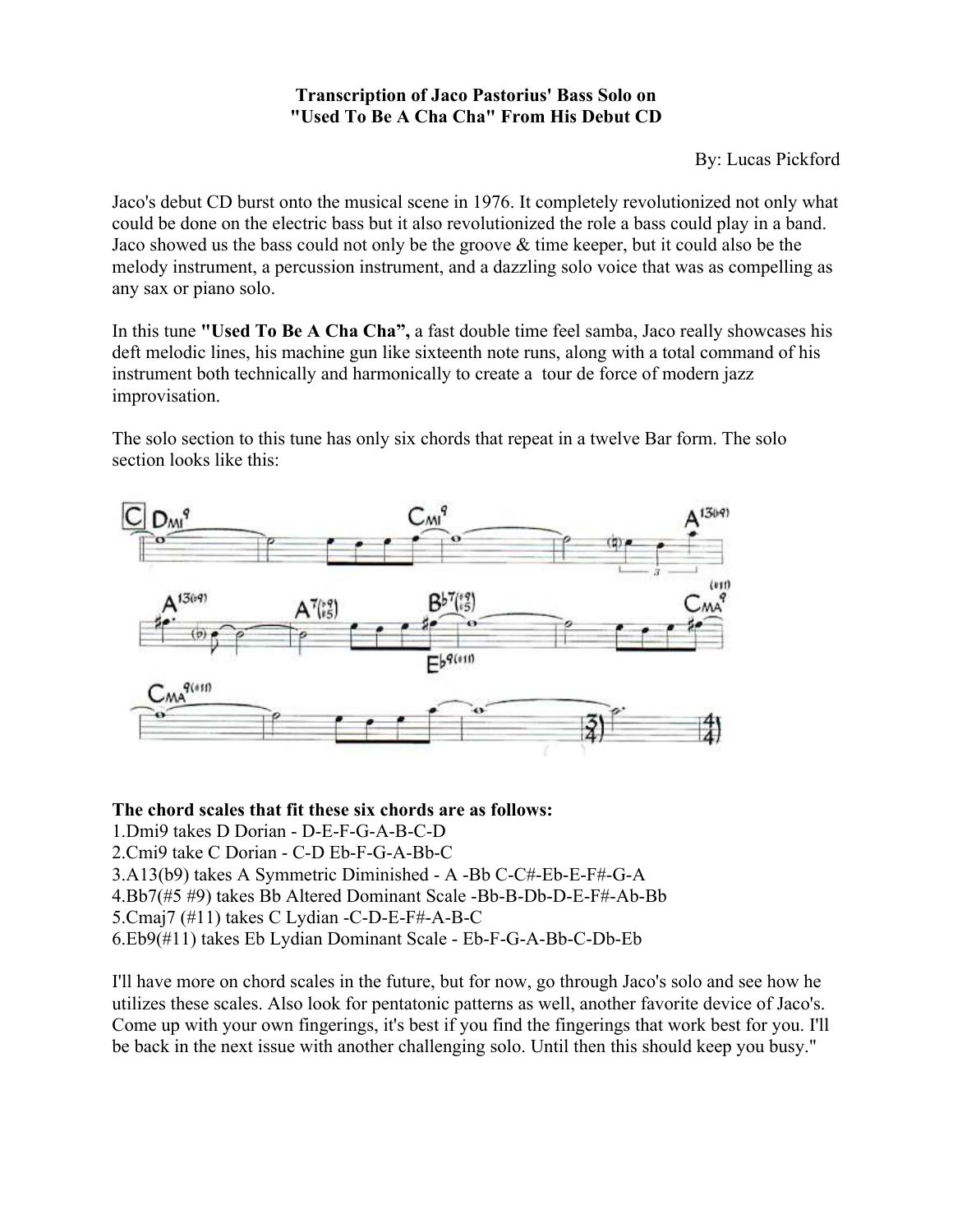۱Ē vló 9  $\frac{1}{2}$ 雪 vló vis 厍 vl6 vib 阵 雪 国 阵 阵 阵

Jaco Pastorius' Solo on Used To Be A Cha - Cha